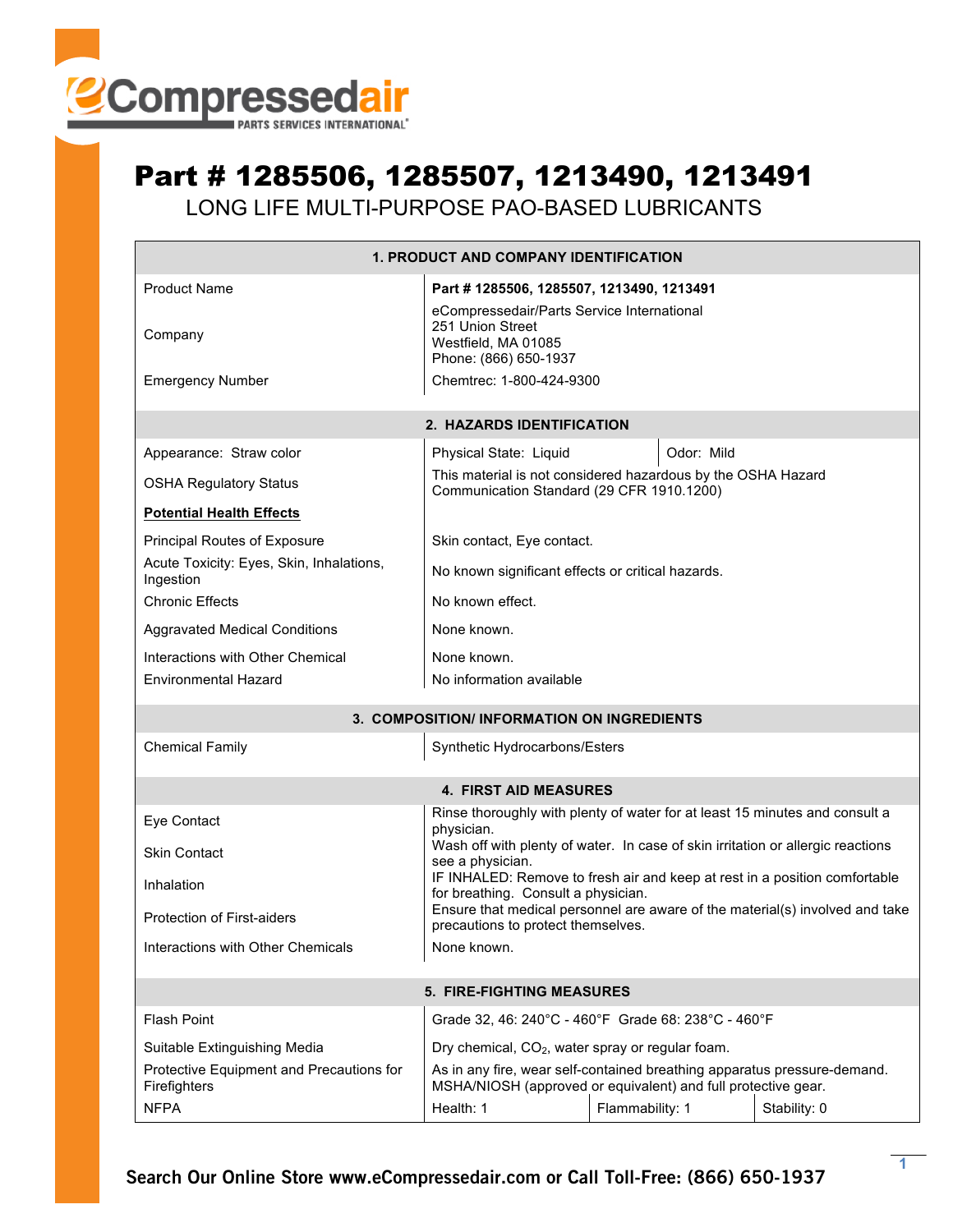

|                                                                      | <b>6. ACCIDENTAL RELEASE MEASURES</b>                                                                                                                                      |                                                                                                                                                                   |                                                     |                                                        |                   |               |  |  |  |
|----------------------------------------------------------------------|----------------------------------------------------------------------------------------------------------------------------------------------------------------------------|-------------------------------------------------------------------------------------------------------------------------------------------------------------------|-----------------------------------------------------|--------------------------------------------------------|-------------------|---------------|--|--|--|
| <b>Personal Precautions</b>                                          | Evacuate personnel to safe areas. Use personal protective equipment.                                                                                                       |                                                                                                                                                                   |                                                     |                                                        |                   |               |  |  |  |
| <b>Methods for Containment</b>                                       |                                                                                                                                                                            |                                                                                                                                                                   | Dike for disposal and cover with wet sand or earth. |                                                        |                   |               |  |  |  |
| Methods for Clean up                                                 | Prevent product from entering drains. Use a non-combustible material like<br>vermiculite, sand or earth to soak up product and place in a container for later<br>disposal. |                                                                                                                                                                   |                                                     |                                                        |                   |               |  |  |  |
| 7. HANDLING AND STORAGE                                              |                                                                                                                                                                            |                                                                                                                                                                   |                                                     |                                                        |                   |               |  |  |  |
| Handling                                                             | Handle in accordance with good industrial hygiene and safety practice.                                                                                                     |                                                                                                                                                                   |                                                     |                                                        |                   |               |  |  |  |
| Storage                                                              | Keep containers tightly closed in a cool, well-ventilated place.                                                                                                           |                                                                                                                                                                   |                                                     |                                                        |                   |               |  |  |  |
|                                                                      | 8. EXPOSURE CONTROLS/PERSONAL PROTECTION                                                                                                                                   |                                                                                                                                                                   |                                                     |                                                        |                   |               |  |  |  |
| <b>Engineering Measures</b>                                          |                                                                                                                                                                            | None under normal use conditions.                                                                                                                                 |                                                     |                                                        |                   |               |  |  |  |
| Personal Protective Equipment                                        |                                                                                                                                                                            | Eye/Face Protection: Safety glasses with side shields<br>Skin and Body: Wear protective gloves/clothing<br>Respiratory: No special protective equipment required. |                                                     |                                                        |                   |               |  |  |  |
| <b>Chemical Name</b>                                                 |                                                                                                                                                                            | <b>ACGIH TLV</b>                                                                                                                                                  |                                                     | <b>OSHA PEL</b>                                        | <b>NIOSH IDLH</b> |               |  |  |  |
| None                                                                 |                                                                                                                                                                            |                                                                                                                                                                   |                                                     |                                                        |                   |               |  |  |  |
| 9. PHYSICAL AND CHEMICAL PROPERTIES                                  |                                                                                                                                                                            |                                                                                                                                                                   |                                                     |                                                        |                   |               |  |  |  |
| Appearance                                                           |                                                                                                                                                                            | Straw colored                                                                                                                                                     |                                                     | Odor                                                   | Mild              |               |  |  |  |
| <b>Physical State</b>                                                | Liquid                                                                                                                                                                     |                                                                                                                                                                   | <b>Flash Point</b>                                  | Grade 32, 46: 240°C - 460°F<br>Grade 68: 238°C - 460°F |                   |               |  |  |  |
| <b>Specific Gravity</b>                                              |                                                                                                                                                                            | $0.86 - 0.87$ (Grade 68)                                                                                                                                          |                                                     | Weight per Gallon                                      |                   | $7.17 - 7.34$ |  |  |  |
| Viscosity $@$ 40°C (Grade 32, 46, 68)                                |                                                                                                                                                                            | 31.1, 47.3, 68.6 cSt                                                                                                                                              |                                                     |                                                        |                   |               |  |  |  |
|                                                                      |                                                                                                                                                                            | <b>10. STABILITY AND REACTIVITY</b>                                                                                                                               |                                                     |                                                        |                   |               |  |  |  |
| Stability                                                            | Stable under normal conditions.                                                                                                                                            |                                                                                                                                                                   |                                                     |                                                        |                   |               |  |  |  |
| Incompatible Products                                                | Incompatible with oxidizing agents.                                                                                                                                        |                                                                                                                                                                   |                                                     |                                                        |                   |               |  |  |  |
| Conditions to avoid                                                  | None Known.                                                                                                                                                                |                                                                                                                                                                   |                                                     |                                                        |                   |               |  |  |  |
| <b>Hazardous Decomposition Products</b>                              | None under normal use.                                                                                                                                                     |                                                                                                                                                                   |                                                     |                                                        |                   |               |  |  |  |
| <b>Hazardous Reactions</b>                                           | None under normal use.                                                                                                                                                     |                                                                                                                                                                   |                                                     |                                                        |                   |               |  |  |  |
| Hazardous Polymerization<br>Hazardous polymerization does not occur. |                                                                                                                                                                            |                                                                                                                                                                   |                                                     |                                                        |                   |               |  |  |  |
|                                                                      |                                                                                                                                                                            |                                                                                                                                                                   |                                                     |                                                        |                   |               |  |  |  |
|                                                                      | <b>11. TOXICOLOGICAL INFORMATION</b><br>Product is safe for intended use based on the formulation, testing results and                                                     |                                                                                                                                                                   |                                                     |                                                        |                   |               |  |  |  |
| <b>Acute Toxicity</b><br>Carcinogenicity                             |                                                                                                                                                                            | the long history of safe consumer use.<br>No known effect/ No information available for mutagenicity and                                                          |                                                     |                                                        |                   |               |  |  |  |
| <b>Endocrine Disruptor</b>                                           |                                                                                                                                                                            | carcinogenicity potential.<br>Not available                                                                                                                       |                                                     |                                                        |                   |               |  |  |  |
| <b>Chemical Name</b>                                                 |                                                                                                                                                                            | <b>LD50 Dermal</b><br><b>LC50 Inhalation</b><br>LD50 Oral                                                                                                         |                                                     |                                                        |                   |               |  |  |  |
| None                                                                 |                                                                                                                                                                            |                                                                                                                                                                   |                                                     |                                                        |                   |               |  |  |  |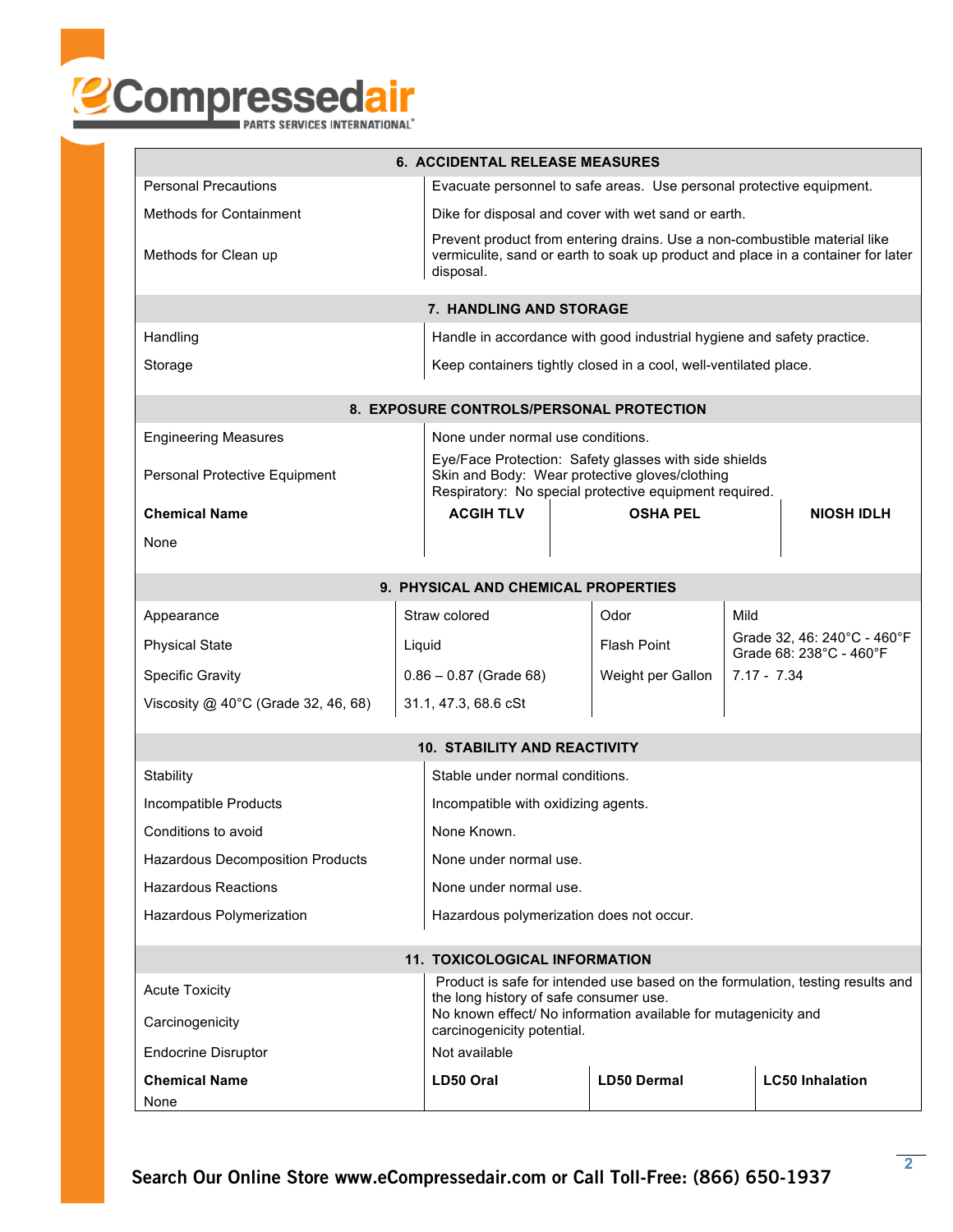

| <b>12. ECOLOGICAL INFORMATION</b>                                                                                                                                                                                                                                                                                                                                                                                                                        |               |                      |                                  |                                       |                 |                       |                   |  |                      |
|----------------------------------------------------------------------------------------------------------------------------------------------------------------------------------------------------------------------------------------------------------------------------------------------------------------------------------------------------------------------------------------------------------------------------------------------------------|---------------|----------------------|----------------------------------|---------------------------------------|-----------------|-----------------------|-------------------|--|----------------------|
| The environmental impact of this product has not been fully investigated.<br>However, at the concentration present, this preparation is not expected to<br>Ecotoxicity<br>present significant adverse environmental effects                                                                                                                                                                                                                              |               |                      |                                  |                                       |                 |                       |                   |  |                      |
| <b>Chemical Name</b><br><b>Toxicity to Algae</b>                                                                                                                                                                                                                                                                                                                                                                                                         |               |                      | <b>Toxicity to Fish</b>          |                                       | <b>Microtox</b> |                       | <b>Water Flea</b> |  |                      |
| None                                                                                                                                                                                                                                                                                                                                                                                                                                                     |               |                      |                                  |                                       |                 |                       |                   |  |                      |
| <b>13. DISPOSAL CONSIDERATIONS</b>                                                                                                                                                                                                                                                                                                                                                                                                                       |               |                      |                                  |                                       |                 |                       |                   |  |                      |
| Waste Disposal Method<br>Dispose of contents/container in accordance with local regulations.                                                                                                                                                                                                                                                                                                                                                             |               |                      |                                  |                                       |                 |                       |                   |  |                      |
| This product contains no substances that are listed with the State of California as a hazardous waste -                                                                                                                                                                                                                                                                                                                                                  |               |                      |                                  |                                       |                 |                       |                   |  |                      |
|                                                                                                                                                                                                                                                                                                                                                                                                                                                          |               |                      |                                  |                                       |                 |                       |                   |  |                      |
|                                                                                                                                                                                                                                                                                                                                                                                                                                                          |               |                      | <b>14. TRANSPORT INFORMATION</b> |                                       |                 |                       |                   |  |                      |
| <b>DOT</b>                                                                                                                                                                                                                                                                                                                                                                                                                                               | Not Regulated |                      | <b>IATA</b>                      | <b>IMDG/IMO</b><br>Not Regulated      |                 |                       | Not Regulated     |  |                      |
| <b>15. REGULATORY INFORMATION</b>                                                                                                                                                                                                                                                                                                                                                                                                                        |               |                      |                                  |                                       |                 |                       |                   |  |                      |
| <b>International Inventories</b>                                                                                                                                                                                                                                                                                                                                                                                                                         |               |                      |                                  |                                       |                 |                       |                   |  |                      |
| <b>TSCA</b>                                                                                                                                                                                                                                                                                                                                                                                                                                              | Listed        | <b>DSL</b>           | Listed                           | <b>EINECS/ELINCS</b>                  |                 | <b>ENCS</b><br>Listed |                   |  | I isted              |
| <b>IECSC</b>                                                                                                                                                                                                                                                                                                                                                                                                                                             | Listed        | <b>KECL</b>          | Listed                           | <b>PICCS</b>                          |                 | Listed                | <b>AICS</b>       |  | Listed               |
| <b>U.S. Federal Regulations</b>                                                                                                                                                                                                                                                                                                                                                                                                                          |               |                      |                                  |                                       |                 |                       |                   |  |                      |
| <b>Chemical Name</b>                                                                                                                                                                                                                                                                                                                                                                                                                                     |               | <b>Massachusetts</b> | <b>New Jersey</b>                | Pennsylvania                          |                 | <b>Illinois</b>       |                   |  | Rhode Island         |
| SARA 313: Section 313 of Title III of the Superfund Amendments and Reauthorization Act of 1985 (SARA). This product<br>does not contain any chemicals which are subject to the reporting of the Act and Title 40 of the Code of Federal<br>Regulations, Part 372.                                                                                                                                                                                        |               |                      |                                  |                                       |                 |                       |                   |  |                      |
| SARA 311/312 Hazard Categories: None<br>Clean Water Act: This product does not contain any substances regulated as pollutants pursuant to the Clean Water Act<br>(40 CFR 122.21 and 40 CFR 122.42).<br>Clean Air Act, Section 112, Hazardous Air Pollutants (HAPs): This product contains no substances which are listed<br>hazardous air pollutants (HAPs) under Section 112 of the Clean Air Act.<br>U.S. State Regulations/ International Regulations |               |                      |                                  |                                       |                 |                       |                   |  |                      |
| <b>California Proposition 65:</b> This product does not contain any Proposition 65 chemicals.                                                                                                                                                                                                                                                                                                                                                            |               |                      |                                  |                                       |                 |                       |                   |  |                      |
| Mexico - Grade: No information available                                                                                                                                                                                                                                                                                                                                                                                                                 |               |                      |                                  |                                       |                 |                       |                   |  |                      |
| <b>16. OTHER INFORMATION</b>                                                                                                                                                                                                                                                                                                                                                                                                                             |               |                      |                                  |                                       |                 |                       |                   |  |                      |
| <b>NFPA</b><br><b>Health Hazard</b><br><b>Fire Hazard</b>                                                                                                                                                                                                                                                                                                                                                                                                |               |                      | <b>HMIS</b><br>1<br>4.           | <b>PPE</b><br><b>Transport Symbol</b> |                 |                       |                   |  |                      |
| <b>Issuing Date:</b>                                                                                                                                                                                                                                                                                                                                                                                                                                     | March 2, 2010 | Reactivity           | 0                                | Eye protection<br>Supersedes:         |                 | Gloves                |                   |  | <b>Not Regulated</b> |
|                                                                                                                                                                                                                                                                                                                                                                                                                                                          |               |                      |                                  |                                       |                 |                       |                   |  |                      |